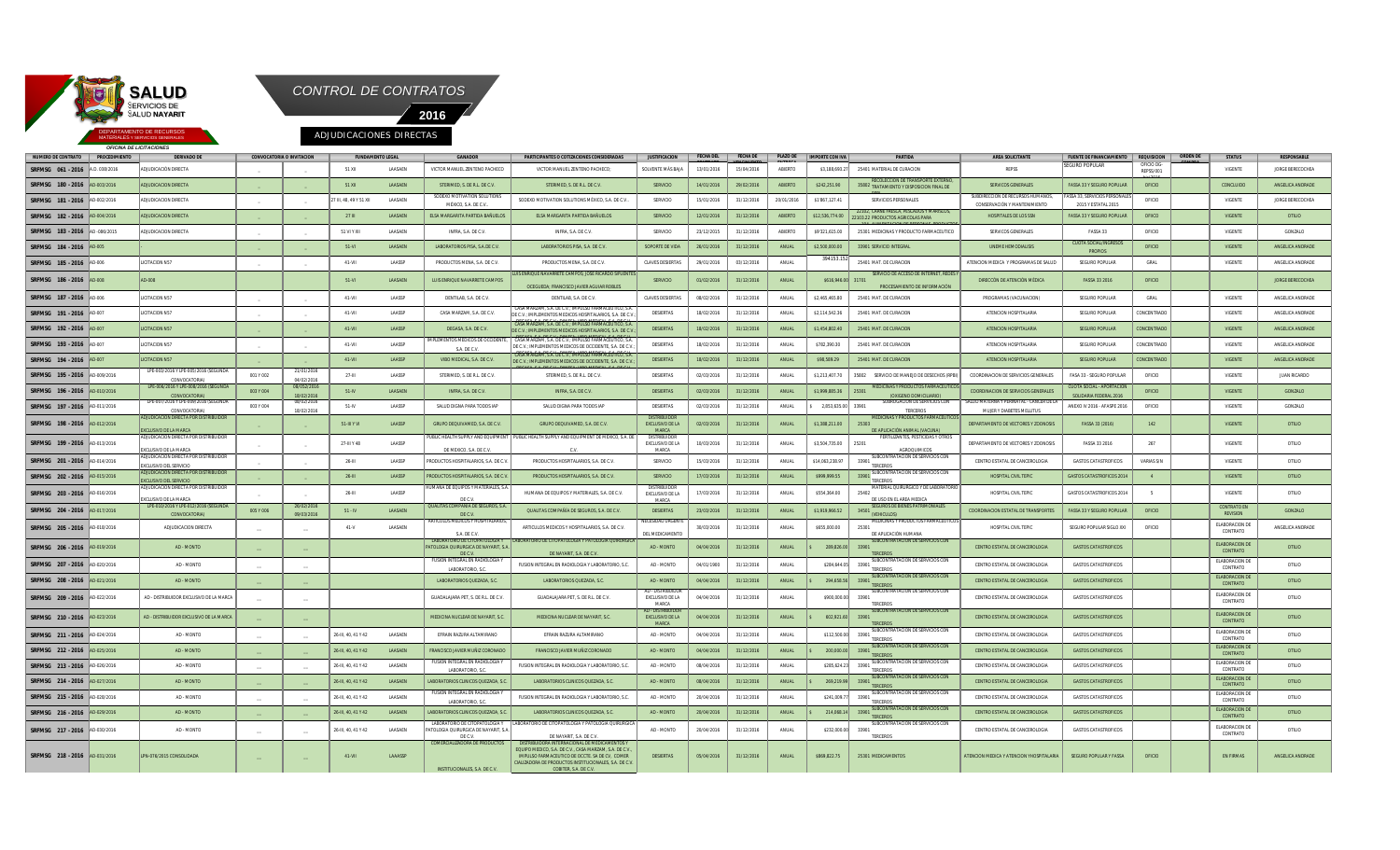| SRFMSG 219 - 2016             | AD-031/2016 | PN-076/2015 CONSOLIDADA                 |                         |                          | 41-VII                                      | LAAASSP        | DISTRIBUIDORA INTERNACIONAL DI<br>MEDICAMENTOS Y EQPO. MEDICO. S.A.  | DISTRIBUIDORA INTERNACIONAL DE MEDICAMENTOS<br>EQUIPO MEDICO, S.A. DE C.V., CASA MARZAM, S.A. DE C.V<br>IMPULSO FARMACEUTICO DE OCCTE. SA DE CV. COMER<br>CIALIZADORA DE PRODUCTOS INSTITUCIONALES S.A. DE C.V.<br>COBITER, S.A. DE C.V. | DESIERTAS                                            | 05/04/2016 | 31/12/2016       | ANUAL                      | \$1,861,005.78       | 25301 MEDICAMENTOS                                                                                              | ATENCION MEDICA Y ATENCION YHOSPITALARIA                                                                                                                                                         | SEGURO POPULAR Y FASSA                                                         | OFICIO          |                          | <b>EN FIRMAS</b>                  | ANGELICA ANDRADE        |
|-------------------------------|-------------|-----------------------------------------|-------------------------|--------------------------|---------------------------------------------|----------------|----------------------------------------------------------------------|------------------------------------------------------------------------------------------------------------------------------------------------------------------------------------------------------------------------------------------|------------------------------------------------------|------------|------------------|----------------------------|----------------------|-----------------------------------------------------------------------------------------------------------------|--------------------------------------------------------------------------------------------------------------------------------------------------------------------------------------------------|--------------------------------------------------------------------------------|-----------------|--------------------------|-----------------------------------|-------------------------|
| SRFMSG 220 - 2016 AD-031/2016 |             | PN-076/2015 CONSOLIDADA                 |                         |                          | 41-VII                                      | <b>LAAASSP</b> | COMERCIALIZADORA DE PRODUCTOS<br>INSTITUCIONALES, S.A. DE C.V.       | DISTRIBUIDORA INTERNACIONAL DE MEDICAMENT<br>EQUIPO MEDICO, S.A. DE C.V., CASA MARZAM, S.A. DE C.V.<br>IMPULSO FARMACEUTICO DE OCCTE. SA DE CV, COMER<br>CIALIZADORA DE PRODUCTOS INSTITUCIONALES, S.A. DE C.V<br>COBITER, S.A. DE C.V.  | <b>DESIERTAS</b>                                     | 05/04/2016 | 31/12/2016       | ANUAL                      | \$458,126.97         | 25301 MEDICAMENTOS                                                                                              | ATENCION MEDICA Y ATENCION YHOSPITALARIA                                                                                                                                                         | <b>SEGURO POPULAR Y FASSA</b>                                                  | OFICIO          |                          | <b>EN FIRMAS</b>                  | ANGELICA ANDRADE        |
| SREMSG 221 - 2016 AD-32/2016  |             | AD - DISTRIBUIDOR EXCLUSIVO DE LA MARCA |                         |                          | $27 - 111$                                  | LAASAEN        | ELECTRONICA Y MEDICINA, S.A.                                         | ELECTRONICA Y MEDICINA, S.A.                                                                                                                                                                                                             | AD - DISTRIBUIDOR<br>EXCLUSIVO DE LA<br>MARCA        | 15/04/2016 | 31/12/2016       | ANUAL                      | \$3,815,240.00       | <b>INSTALACION, REPARACION Y</b><br>MANTENIMIENTO DE EQUIPO<br>35401<br>INSTRUMENTAL MEDICO Y DE<br>LABORATORIO | CENTRO ESTATAL DE CANCEROLOGIA                                                                                                                                                                   | FASSA 33                                                                       | 139             |                          | ELABORACION D<br>CONTRATO         | OTILIO                  |
| SRFMSG 222 - 2016             | AD-33/2016  | AD - DISTRIBUIDOR EXCLUSIVO DE LA MARCA |                         |                          | $27 - 111$                                  | <b>LAASAEN</b> | GE SISTEMAS MEDICOS DE MEXICO, S.A.<br>DE C.V.                       | GE SISTEMAS MEDICOS DE MEXICO, S.A. DE C.V.                                                                                                                                                                                              | AD - DISTRIBUIDOR<br>EXCLUSIVO DE LA<br><b>MARCA</b> | 15/04/2016 | 31/12/2016       | ANIJAI                     | 1.272.705.60 35401   | <b>INSTALACION, REPARACION</b><br>MANTENIMIENTO DE EQUIPO E<br>INSTRUMENTAL MEDICO Y DE<br>LABORATORIC          | CENTRO ESTATAL DE CANCEROLOGIA                                                                                                                                                                   | <b>FASSA 33</b>                                                                | 287             |                          | <b>ELABORACION DI</b><br>CONTRATO | OTILIO                  |
| SRFMSG 223 - 2016             | AD-34/2016  | AD - DISTRIBUIDOR EXCLUSIVO DE LA MARCA |                         |                          | $27 - 111$                                  | <b>LAASAEN</b> | REX FARMA, S.A. DE C.V.                                              | REX FARMA SA DECV                                                                                                                                                                                                                        | AD - DISTRIBUIDO<br>EXCLUSIVO DE LA<br>MARCA         | 15/04/2016 | 21/12/201        | ANIJAI                     | \$4,555,375.00 25301 | MEDICINAS Y PRODUCTOS FARMACEUT<br>DE APLIACACIÓN HUMANA                                                        | DEPARTAMENTO DE VECTORES Y ZOONOSIS                                                                                                                                                              | FASSA 33                                                                       | 580             |                          | ELABORACION DI<br>CONTRATO        | OTILIO                  |
| SRFMSG 224 - 2016             | AD-35/201   | <b>ICITACION N57 Y T58</b>              |                         |                          | 41 VII                                      | LAASSE         | MC KLINICAL, S.A. DE C.V.                                            | MC KLINICAL, S.A. DE C.V.                                                                                                                                                                                                                | <b>DESIERTAS</b>                                     | 11/04/2016 | 31/12/201        | ANUA                       | \$1,305,692.76       | 25402 MAT. DE CURACION                                                                                          | SALUD BUCAL                                                                                                                                                                                      | FASSA 33                                                                       | OFICIO          |                          | FLARORACION D<br>CONTRATO         | ANGELICA ANDRADI        |
| SRFMSG 227 - 2016             | AD-036/201  |                                         | $\hspace{0.1mm}$        | $\overline{\phantom{m}}$ | 40 Y 41 -                                   | LAASAEN        | SA DECV                                                              |                                                                                                                                                                                                                                          | $\overline{?}$                                       | 13/05/2016 | 31/12/2016       | UNA SOLA<br><b>ENTRECA</b> | 2,676,820.50         | UADRO BASICO Y CATALOGO D<br>25302 MEDICAMENTOS DEL SECTOR SALUD                                                | HOSPITAL GENERAL TEPIC                                                                                                                                                                           | <b>GASTOS CATASTROFICOS</b>                                                    | $-5$            |                          | ELABORACION DI<br>CONTRATO        | OTILIO                  |
| SRFMSG 228 - 2016             | AD-037/2016 | PN-076/2015 CONSOLIDADA                 |                         |                          | 41-VII                                      | <b>LAASSP</b>  | COMERCIALIZADORA FARMACEUTI<br>GAMMA SA DECV                         | COMERCIALIZADORA FARMACELITICA GAMMA, S.A. DE C.V.                                                                                                                                                                                       | DESIERTAS                                            | 19/05/2016 | 31/12/2016       | ARIFRTO                    | \$893,820,90         | 25301 MEDICAMENTOS                                                                                              | PROGRAMAS DE SALUD                                                                                                                                                                               | SEGURO POPULAR (AFASPE                                                         |                 |                          | <b>EN FIRMAS</b>                  | ANGELICA ANDRADE        |
| SRFMSG 229 - 2016             | AD-037/2016 | PN-076/2015 CONSOLIDADA                 |                         |                          | 41-VII                                      | LAASSP         | COMERCIALIZADORA FARMACEUT<br>GAMMA, S.A. DE C.V.                    | COMERCIALIZADORA FARMACEUTICA GAMMA, S.A. DE C.\                                                                                                                                                                                         | DESIERTAS                                            | 19/05/2016 | 31/12/2016       | ABIERTO                    | \$279,284.50         | 25301 MEDICAMENTOS                                                                                              | PROGRAMAS DE SALUD                                                                                                                                                                               | FASSA 33                                                                       |                 |                          | <b>EN FIRMAS</b>                  | ANGELICA ANDRADE        |
| SRFMSG 232 - 2016             | AD-040/201  | N-076/2015 CONSOLIDADA                  |                         |                          | $41-V$                                      | LAASSP         | RALCA, S.A. DE C.V.                                                  |                                                                                                                                                                                                                                          | <b>AGOTADAS</b>                                      | 30/05/2016 | 31/12/2016       | ABIERTO                    | \$56,033.18          | 25301 MEDICAMENTOS                                                                                              | ATENCION MEDICA Y ATENCION YHOSPITALARI                                                                                                                                                          | <b>SEGURO POPULAR</b>                                                          |                 |                          | <b>EN FIRMAS</b>                  | ANGELICA ANDRADE        |
| SRFMSG 234 - 2016             | AD-039/2016 | LPN-058/2015 CONSOLIDADA                |                         |                          | $41-V$                                      | <b>LAASSP</b>  | MC KLINICAL, S.A. DE C.V.                                            | <b>IMPLEMENTOS MEDICOS DE OCCIDENTE</b>                                                                                                                                                                                                  | <b>AGOTADAS</b>                                      | 08/06/2016 | 30/06/2016       | CERRADO                    | \$2,330,687.10       | 25401 MATERIAL DE CURACION                                                                                      | ATENCION HOSPITALARIA                                                                                                                                                                            | <b>SEGUROR POPULAR 2014</b>                                                    | GRAL            |                          | <b>EN FIRMAS</b>                  | ANGELICA ANDRADE        |
| SREMSG 235 - 2016             | AD-037/2016 | D-037/2016                              |                         |                          | 41-VII                                      | <b>LAASSP</b>  | MCKHNICAL SA DECV                                                    | COMERCIALIZADORA FARMACELITICA GAMMA S.A. DE C.V.<br>MCKHNICAL S.A. DEC.V.                                                                                                                                                               | DESIERTAS                                            | 10/06/2016 | 31/12/2016       | CERRADO                    | 1 375 463 16         | 25301 MEDICAMENTOS                                                                                              | PROGRAMAS DE SALUD                                                                                                                                                                               | SEGURO POPULAR AFASPE                                                          | GRAI            |                          | <b>EN FIRMAS</b>                  | ANGELICA ANDRADE        |
| SRFMSG 236 - 2016 AD-037/2016 |             | D-037/2016                              |                         |                          | 41-VII                                      | LAASSP         | MC KLINICAL, S.A. DE C.V.                                            | COMERCIALIZADORA FARMACEUTICA GAMMA, S.A. DE C.V                                                                                                                                                                                         | <b>DESIERTAS</b>                                     | 10/06/2016 | 31/12/2016       | CERRADO                    | 691.182.75           | 25401 MATERIAL DE CURACION                                                                                      | PROGRAMAS DE SALUD                                                                                                                                                                               | <b>SEGURO POPULAR AFASPE</b>                                                   | GRAL            |                          | <b>EN FIRMAS</b>                  | ANGELICA ANDRADE        |
| SRFMSG 237 - 2016             | AD-040/2016 | D-040/2016                              | $\sim$                  |                          | $41-V$                                      | LASSP          | QUO PHARMA, S.A. DE C.V.                                             | MC KLINICAL, S.A. DE C.V.<br>RALCA, CASA MARZAM, LAB. PISA,. DIMESA, ARTOS MEDIO                                                                                                                                                         | AGOTADAS                                             | 15/06/2016 | 31/12/2016       | ABIERTO                    | 2,011,041.60         | 24301 MEDICAMENTOS                                                                                              | ATENCION HOSPITALARIA                                                                                                                                                                            | FASSA                                                                          | $\mathsf{GRAL}$ |                          | EN FIRMAS                         | ANGELICA ANDRADE        |
| SRFMSG 238 - 2016             | AD-041/2016 |                                         |                         |                          | 41                                          |                | <b>RODUCTOS Y MEDICINAS DE ORIENTE</b>                               | HOSPITALARIOS OLIO PHARMA S A DE C.V.<br>PRODUCTOS Y MEDICINAS DE ORIENTE, S.A. DE C.V., LINTEK,                                                                                                                                         | <b>MIENTOS DE</b>                                    | 28/06/20   | 31/12/2          |                            | 2.049.991            |                                                                                                                 | <b>ITENCION HOSPITALARIA</b>                                                                                                                                                                     | <b>EGURO POPULAR 2015</b>                                                      |                 |                          | <b>EN FIRMAS</b>                  | ANGELICA ANDRADE        |
| SREMSG 239 - 2016 AD-040/2016 |             | D-040/2016                              |                         |                          | $41 - V$                                    | LAASSP         | A DECV<br>LABORATORIOS PISA. S.A.DE C.V.                             | A DECV<br>RALCA. CASA MARZAM. LAB. PISA DIMESA. ARTOS MEDICO                                                                                                                                                                             | <b>SUPLIESTO</b><br>AGOTADAS                         | 15/06/2016 | 31/12/2016       | CERRADO                    | \$520,900.00         | 25301 MEDICAMENTOS                                                                                              | ATENCION MEDICA                                                                                                                                                                                  | PROSPERA 2015                                                                  | GRAL            |                          | EN FIRMAS                         | ANGELICA ANDRADE        |
| SRFMSG 240 - 2016 AD-044-2016 |             | AD-044-2016                             |                         |                          | $41-V$                                      | LAASSE         | RALCA, S.A. DE C.V.                                                  | HOSPITALARIOS, QUO PHARMA, S.A. DE C.V.<br>.<br>RALCA, CASA MARZAM, LAB. PISA,. DIMESA, ARTOS MEDI                                                                                                                                       | <b>AGOTADAS</b>                                      | 15/06/2016 | 31/12/2016       | CERRADO                    | 977.631.00           | 25301 MEDICAMENTOS                                                                                              | ATENCION MEDICA Y HOSPITALARIA                                                                                                                                                                   | <b>SEGURO POPULAR</b>                                                          | GRAL            |                          | <b>EN FIRMAS</b>                  | ANGELICA ANDRADE        |
| SRFMSG 245 - 2016             | AD-045/201  | D-045/2016                              |                         |                          | 40 Y 41 -                                   | LAASSP         | DISTRIBUIDORA DE SERVICIOS                                           | HOSPITALARIOS, QUO PHARMA, S.A. DE C.V.<br>STRIBUIDORA DE SERVICIOS Y COMERCIOS OTA, S.A. DE C.V.                                                                                                                                        | AD - EXCLUSIVIDAD                                    | 17/06/2016 | 31/12/2016       | CERRADO                    | \$999.999.99         | 33104 ASESORIAS Y CONSULTAS PROFESIONALES                                                                       | DEPARTAMENTO DE PROMOCION A LA SALUE                                                                                                                                                             | AFASPE                                                                         | 488             |                          | VIGENTE                           | CARLOS                  |
| SREMSG 246 - 2016 AD-046/2016 |             | AD-046/2016                             |                         |                          | 40 Y 41 - I                                 | <b>LAASSP</b>  | COMERCIOS OTALS A DE C.<br>MTRA MARISOL LOPEZ NUÑEZ                  | MTRA MARISOL LOPEZ NUÑEZ                                                                                                                                                                                                                 | AD - EXCLUSIVIDAD                                    | 17/05/2016 | 31/12/2016       | CERRADO                    | \$838,379.50         | 33104 ASESORIAS Y CONSULTAS PROFESIONALES                                                                       | DEPARTAMENTO DE PROMOCION A LA SALLID                                                                                                                                                            | AFASPE                                                                         | 491             |                          | <b>VIGENTE</b>                    | CARLOS                  |
| SRFMSG 248 - 2016 AD-040/2016 |             | AD-040/2016                             |                         |                          | 26-III Y 41-V                               | LAASAEN        | HI-TEC MEDICAL, S.A. DE C.V.                                         |                                                                                                                                                                                                                                          | AD                                                   | 17/06/2016 | 31/12/2016       | CERRADO                    | \$1,039,323.75       | 25301 MEDICAMENTOS                                                                                              | DIRECCION DE ATENCION MEDICA                                                                                                                                                                     | <b>SURO POPULAR (CUOTA SOCIA</b>                                               | 954             | 796                      | <b>VIGENTE</b>                    | ANGELICA ANDRADE        |
| SRFMSG 250 - 2016             | AD-040/201  | D-040/2016                              |                         |                          | $41-V$                                      | LASSP          | RODUCTOS Y MEDICINAS DE ORIEN                                        | PRODUCTOS Y MEDICINAS DE ORIENTE, S.A. DE C.V.                                                                                                                                                                                           | <b>AGOTADAS</b>                                      | 17/06/2016 | 31/12/201        | CERRADO                    | \$4,599,997.99       | 25401 MATERIAL DE CURACION                                                                                      | ATENCION MEDICA Y HODSPITALARIA                                                                                                                                                                  | 2014<br>SEGURO POPULAR 2014                                                    |                 |                          | <b>EN FIRMAS</b>                  | ANGELICA ANDRADE        |
| SRFMSG 251 - 2016             | AD-040/2016 | D-040/2016                              |                         |                          | $41 - V$                                    | <b>LASSP</b>   | S.A. DE C.V.<br>ACROMERC S.A. DEC.V                                  | ACROMERC S A DE C V                                                                                                                                                                                                                      | AGOTADAS                                             | 17/06/2016 | 31/12/2016       | CERRADO                    | 2 588 880 54         | 25301 MEDICAMENTOS                                                                                              | ATENCION MEDICA Y HOSPITALARIA                                                                                                                                                                   | SEGURO POPULAR 2014                                                            |                 |                          | <b>EN FIRMAS</b>                  | ANGELICA ANDRADE        |
| SREMSG 252 - 2016 AD-047/2016 |             | AD-047/2016                             |                         |                          | $51 - 111$                                  | LAASAEN        | CODEQUIM, S.A. DE C.V.                                               | CODEQUIM. S.A. DE C.V.                                                                                                                                                                                                                   | PROVEEDOR UNICO                                      | 17/06/2016 | 31/12/2016       | CERRADO                    | \$599,986.80         | FERTILIZANTES, PESTICIDAS Y OTROS<br>25201                                                                      | DEPARTAMENTO DE VECTORES Y ZOONOSIS                                                                                                                                                              | FASA 33 (2014)                                                                 | 1674            |                          | ELABORACION I                     | <b>OTILIO</b>           |
|                               |             |                                         |                         |                          |                                             |                |                                                                      |                                                                                                                                                                                                                                          |                                                      |            |                  |                            |                      | AGROQUIMICOS                                                                                                    |                                                                                                                                                                                                  |                                                                                |                 |                          | CONTRATO                          |                         |
| SRFMSG 255 - 2016 AD-048/2016 |             | AD-048/2016                             |                         |                          | 51 VI Y XII                                 | LAASAEN        | SLAS-VERA DISEÑO Y CONSTRUCCION, S.A<br>DE C.V.                      | ISLAS-VERA DISEÑO Y CONSTRUCCION, S.A. DE C.V.                                                                                                                                                                                           | CASO FORTUITO O DI<br>FUERZA MAYOR                   | 30/06/2016 | 31/12/2016       | CERRADO                    | \$5,606,126.75       | MANTENIMIENTO EN GENERAL DE<br>35101 INMUEBLES PARA LA PRESTACION DE<br>SERVICIOS ADMINISTRATIVOS               | DEPARTAMENTO DE RECURSOS HUMANOS,<br>CONSERVACION Y MANTENIMIENTO (HOSPITAL<br>AS VARAS - LINIDAD DE CIRLIGIA AMBLILATORIA<br>HOSPITAL COMUNITARIO DE COMPOSTELA -<br>HOSPITAL GENERAL DE TEPIC) | GURO POPULAR FEDERAL 2015 1551 - 1552 - 1553 851 - 853 - 85<br>(CUOSTA SOCIAL) | $-1554$         | 855                      | FLARORACION DI<br>CONTRATO        | JORGE BERECOCHEA        |
| SRFMSG 256 - 2016             | AD-040/201  | D-040/2016                              |                         |                          | $51-XI$                                     | LAASAEN        | MARIA DINORA ROJAS RODRIGUE                                          | MARIA DINORA ROJAS RODRIGUEZ                                                                                                                                                                                                             | <b>AGOTADAS</b>                                      |            | 31/12/2016       | CERRADO                    | \$7,541,177.40       | 25402 MATERIAL DE CURACION                                                                                      | <b>SEGURO POPULAR</b>                                                                                                                                                                            | SEGURO POPULAR 2014                                                            |                 |                          | <b>EN FIRMAS</b>                  | ANGELICA ANDRADE        |
| SRFMSG 258 - 2016             | ladi. Di    | <b>IORGE RERECOCHEA</b>                 | <b>JORGE BERECOCHEA</b> | <b>IORGE RERECOCHEA</b>  | <b>LORGE BERECOCHEA LORGE BERECOCHEA</b>    |                | <b>IORGE RERECOCHEA</b>                                              | JORGE BERECOCHEA                                                                                                                                                                                                                         | JORGE BERECOCHEA                                     |            | ORGE<br>RECOCHEA | <b>RECOCHE</b>             |                      | JORGE BERECOCHEA BERECOC JORGE BERECOCHEA                                                                       | <b>JORGE BERECOCHEA</b>                                                                                                                                                                          | <b>IORGE RERECOCHEA</b>                                                        | RECOCHEA        | ORGE<br><b>ERECOCHEA</b> | <b>IORGE BERECOCHEA</b>           | <b>JORGE BERECOCHEA</b> |
| SRFMSG 259 - 2016 AD-053/2016 |             | D-053/2016                              |                         |                          | - 41 FRACCION I Y                           | LAASSP         | BLAUTON MEXICO, S.A. DE C.V.                                         | BLAUTON MEXICO, S.A. DE C.V.                                                                                                                                                                                                             | PROVEEDOR EXCLUSI                                    | 15/07/2016 | 31/12/2016       | CERRADO                    | \$810,000.00         | 53102 EQUIPO MEDICO Y DE LABORATORIO                                                                            | HOSPITAL CIVIL TEPIC                                                                                                                                                                             | SEGURO MEDICO SIGLO XXI 201                                                    | 65              |                          | ELABORACION DI<br>CONTRATO        | BLANCA                  |
| SRFMSG 260 - 2016 AD-054/2016 |             | D-054/2016                              |                         |                          | 41 FRACCION I                               | LAASSE         | BLAUTON MEXICO, S.A. DE C.V.                                         | BLAUTON MEXICO, S.A. DE C.V.                                                                                                                                                                                                             | ROVEEDOR EXCLUSI                                     | 15/07/2016 | 31/12/2016       | CERRADO                    | \$810,000.00         | 53102 EQUIPO MEDICO Y DE LABORATORIO                                                                            | HOSPITAL CIVIL TEPIC                                                                                                                                                                             | GURO MEDICO SIGLO XXI 201                                                      | 66              |                          | <b>ELABORACION DI</b><br>CONTRATO | BLANCA                  |
| SRFMSG 261 - 2016             | AD-055/2016 | PI-47100001-001-2016                    | 001/2016                |                          | 41 FRACC. VII                               | LAASSP         | <b>LUCIONES INTEGRALES FARMACEUTI</b><br>Y HOSPITALARIAS S.A. DEC.V. | SOLUCIONES INTEGRALES FARMACEUTICAS Y HOSPITALAR<br>S.A. DE C.V., FARMACEUTICOS MAYPO, S.A. DE C.V., GAMMA.                                                                                                                              | <b>CLAVES DESIERTAS</b><br>001/2016                  | 25/07/2016 | 31/12/2016       | CERRADO                    | \$548,730.60         | 25401 MEDICINAS Y PRODUCTOS FARMACEUTICO                                                                        | CENTRO ESTATAL DE CANCEROLOGIA                                                                                                                                                                   | <b>GASTOS CATASTROFICOS</b>                                                    |                 |                          | ELABORACION E<br>CONTRATO         | YANET                   |
| SRFMSG 262 - 2016             | AD-055/2016 | LPI-47100001-001-2016                   | 001/2016                |                          | 41 FRACC, VII                               | LAASSP         | FARMACEUTICOS MAYPO, S.A. DE C.V                                     | OLUCIONES INTEGRALES FARMACEUTICAS Y HOSPITALARIAS,<br>S.A. DE C.V., FARMACEUTICOS MAYPO, S.A. DE C.V., GAMMA.                                                                                                                           | <b>CLAVES DESIERTAS L</b><br>001/2016                | 25/07/2016 | 31/12/201        | CERRADO                    | \$637,422.00         | 25401 MEDICINAS Y PRODUCTOS FARMACEUTIC                                                                         | CENTRO ESTATAL DE CANCEROLOGIA                                                                                                                                                                   | <b>GASTOS CATASTROFICOS</b>                                                    |                 |                          | <b>ELABORACION DI</b><br>CONTRATO | YANET                   |
| SRFMSG 263 - 2016 AD-056/2016 |             | D-056/2016                              |                         |                          | 51 FRACC VI Y XII                           | LAASAEN        | OLMECA CONSTRUCTORA, S.A. DE C.V                                     | OLMECA CONSTRUCCTORA, S.A. DE C.V., ARZA<br>INFRAESTRUCTURA, S.A. DE C.V., RAMLEY, S.A. DE C.V.                                                                                                                                          |                                                      | 24/06/2016 | 31/12/2016       | NATURALE:                  | \$2,740,839.25       | IANTENIMIENTO EN GENERAL DE<br>35101 INMUEBLES PARA LA PRESTACION DE                                            | PARTAMENTO DE RECURSOS MATERIALES<br>SERVICIOS GENERALES                                                                                                                                         |                                                                                |                 |                          |                                   | JORGE BERECOCHEA        |
| SRFMSG 264 - 2016             | AD-057/201  | D-057/2016                              |                         |                          |                                             |                | DRA. LAURA ELENA GLORIA HERNÁNDI                                     |                                                                                                                                                                                                                                          | ROVEEDOR EXCLUS                                      |            |                  |                            | \$838,379.50         | 33104 ASESORIAS Y CONSULTAS PROFESIONALE                                                                        | DEPARTAMENTO DE PROMOCIÓN DE LA SALU                                                                                                                                                             | RAMO <sub>12</sub>                                                             |                 |                          | VIGENTE                           | CARLOS                  |
| SRFMSG 265 - 2016             | AD-051/2016 | D-051/2016                              |                         |                          | 7 FRACC III, 48,49 \<br><b>FRACC XII</b>    | LAASAEN        | ERVICIO Y VENTA DE INSUMOS MEDICO<br>ECIALIZADOS, S.A. DE C.         | SERVICIO Y VENTA DE INSUMOS MEDICOS ESPECIALIZADOS                                                                                                                                                                                       |                                                      | 06/07/20   | 31/12/201        | 29/07/20                   | 6 \$1'493,000.00     | 53102 EQUIPO MEDICO Y DE LABORATORIO                                                                            | OSPITAL CIVIL TEPIO                                                                                                                                                                              | FASSA 33                                                                       |                 |                          | <b>FN FIDMAC</b>                  | ORGE BERECOCHEA         |
| SRFMSG 267 - 2016             | AD-059/2016 | AD-059/2016                             |                         |                          | 26-III 40 Y 43                              | LAASSP         | PROTOQUIMA, S.A. DE C.V.                                             | PROTOQUIMA, S.A. DE C.V. - ARBILAB, S.A. DE C.V. - LA<br>BIOQUIMIA, S.A. DE C.V.                                                                                                                                                         | ADJUDICACION DESPL<br>DE PROCESO DESIERT             | 29/07/2016 | 31/12/2016       | 09/09/2016                 | \$1,100,000.12       | APARATOS E INSTRUMENTOS DE<br>53101<br>LABORATORI                                                               | DEPARTAMENTO DE MEDICINA PREVENTIVA                                                                                                                                                              | RAMO <sub>12</sub>                                                             | $991 - 1021$    |                          | ELABORACION D<br><b>CONTRAT</b>   | BLANCA                  |
| SRFMSG 268 - 2016             | AD-060/201  | AD-060/2016                             |                         |                          |                                             |                | SIN REGLAS, S.C.                                                     |                                                                                                                                                                                                                                          |                                                      |            |                  |                            |                      |                                                                                                                 |                                                                                                                                                                                                  |                                                                                |                 |                          | <b>FLARORACION I</b><br>CONTRATO  | JORGE BERECOCHEA        |
| SRFMSG 269 - 2016             | AD-061/2016 | 0-061/2016                              |                         |                          | <b>SFRACC. III. 40.41</b><br><b>FRACC I</b> | <b>LAASSP</b>  | IL DIAGNOSTICS, S.A. DE C.V.                                         | ILDIAGNOSTICS S.A. DEC.V.                                                                                                                                                                                                                | <b><i>PROVEEDOR EXCLUSI</i></b>                      | 01/08/2016 | 31/12/2016       | 14/10/2016                 | \$850,000.00         | APARATOS E INSTRUMENTOS DE<br>53101<br><b>LABORATORIO</b>                                                       | LABORATORIO ESTATAL DE SALLID PLIBLICA                                                                                                                                                           | RAMO <sub>12</sub>                                                             | 1787            |                          | CONTRATO EN FIRM<br>PROVEEDOR     | BLANCA                  |
| SREMSG 270 - 2016 AD-062/2016 |             | AD-062/2016                             |                         |                          | FRACC, III, 40, 41<br>FRACC. I              | LAASSP         | DRA, MARGARITA SAFDIE KANAN                                          | DRA, MARGARITA SAFDIE KANAN                                                                                                                                                                                                              | PROVEEDOR EXCLUSIVO                                  | 02/08/2016 | 31/12/2016       |                            | 425,000.00           | 33104 ASESORIAS Y CONSULTAS PROFESIONALES                                                                       | DEPARTAMENO DE PROMOCION A LA SALUD                                                                                                                                                              | RAMO <sub>12</sub>                                                             | 492             |                          | <b>ELABORACION DI</b><br>CONTRATO | <b>BLANCA</b>           |
| SRFMSG 271 - 2016 AD-063/2016 |             | D-063/2016                              |                         |                          | 42                                          | LAASSE         | ACROMERC, S.A. DE C.V.                                               | ACROMERC, GLOCOBALIX, INVEDUC                                                                                                                                                                                                            | PRECIO CONVENIENTE                                   | 03/08/2016 | 31/12/2016       |                            | 264.518.60           | 25401 MATERIAL DE CURACION                                                                                      | DEPTO. DE CANCER DE LA MUJER                                                                                                                                                                     | AFASPE 2016                                                                    | OFICIO          |                          | VIGENTE                           | ANGELICA ANDRADE        |
| SRFMSG 275 - 2016 AD-058/2016 |             |                                         |                         |                          | $41-V$                                      | LAASSP         | COMERCIALIZADORA FARMACEUT<br>GAMMA, S.A. DE C.V.                    | COMERCIALIZADORA FARMACEUTICA GAMMAS                                                                                                                                                                                                     | AGOTADAS                                             | 12/08/2016 | 31/12/2016       | 25/08/2016                 | \$2,516,051.00       | 25301 MEDICAMENTOS                                                                                              | ATENCION MEDICA Y ATENCION YHOSPITALARIA                                                                                                                                                         | FASSA 33                                                                       |                 |                          | <b>EN FIRMAS</b>                  | ANGELICA ANDRADE        |